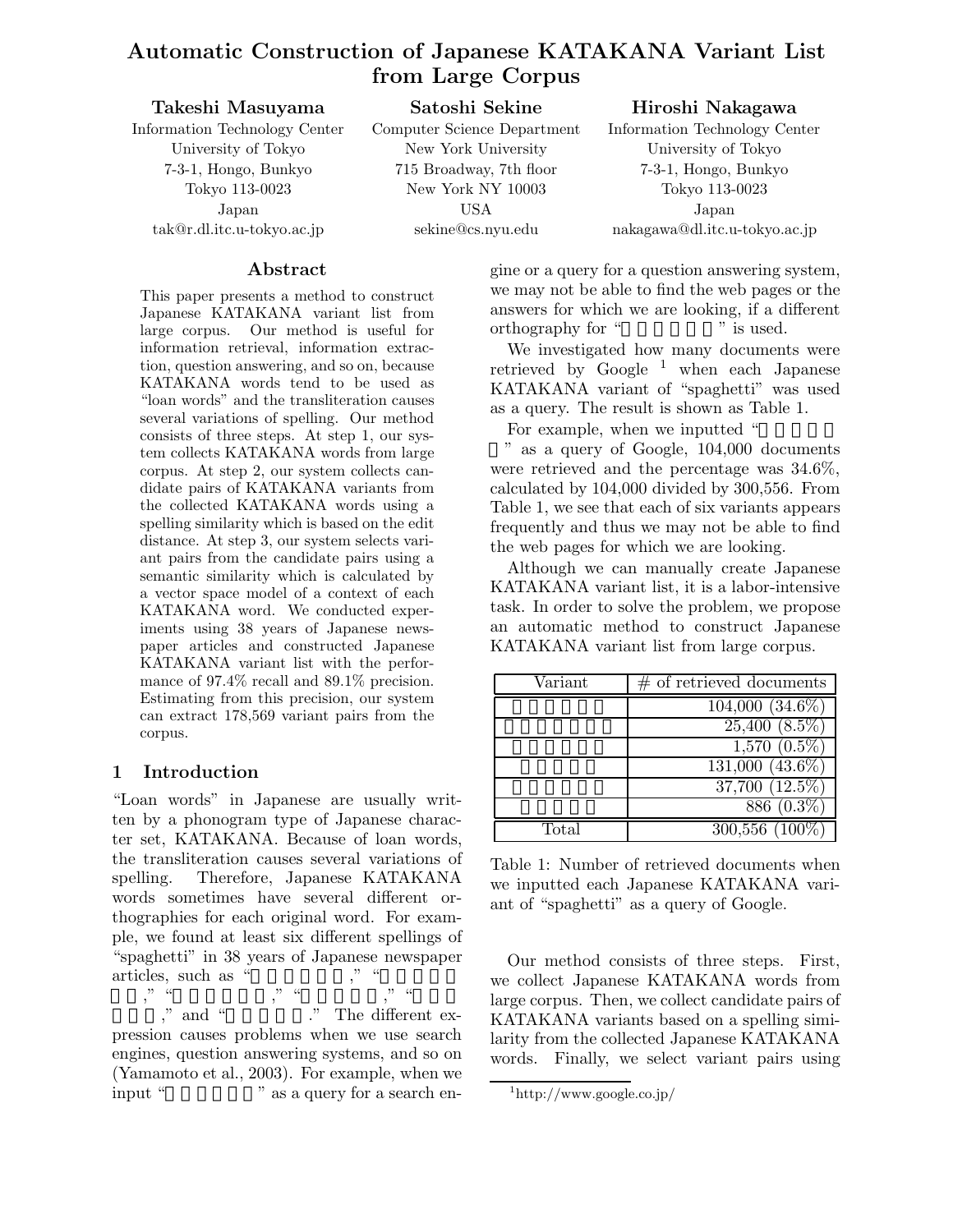a semantic similarity based on a vector space model of a context of each KATAKANA word.

This paper is organized as follows. Section 2 describes related work. Section 3 presents our method to construct Japanese KATAKANA variant list from large corpus. Section 4 shows some experimental results using 38 years of Japanese newspaper articles, which we call "the Corpus" from now on, followed by evaluation and discussion. Section 5 describes future work. Section 6 offers some concluding remarks.

### **2 Related Work**

There are some related work for the problems with Japanese spelling variations. In (Shishibori and Aoe, 1993), they have proposed a method for generating Japanese KATAKANA variants by using replacement rules, such as

 $(\text{be}) \leftrightarrow (\text{ve}) \text{ and } (\text{chi}) \leftrightarrow (\text{tsi}).$ Here, " $\leftrightarrow$ " represents "substitution." For example, when we apply these rules to "

(Venezia)," three different spellings are generated as variants, such as " $\cdots$ "

," and "

Kubota et al. have extracted Japanese KATAKANA variants by first transforming KATAKANA words to directed graphs based on rewrite rules and by then checking whether the directed graphs contain the same labeled path or not (Kubota et al., 1993). A part of their rewrite rules is shown in Table 2. For example, when applying these rules to "

(Kuwait)," "  $a\alpha c$ ," " $b\alpha c$ ," " $d\alpha c$ " are generated as variants.

| $\overline{\text{KATAKANA}}$ String $\rightarrow$ Symbol |                                  |
|----------------------------------------------------------|----------------------------------|
| we),                                                     | (e)<br>$\rightarrow$ a           |
| we),                                                     | (ue)<br>$\rightarrow$ b          |
| (twu),<br>$({\rm to})$                                   | $(tsu) \rightarrow c$            |
|                                                          | (macron)<br>$\rightarrow \alpha$ |
| (small e),                                               | $\epsilon$ e                     |

Table 2: A part of rewrite rules.

In (Shishibori and Aoe, 1993) and (Kubota et al., 1993), they only paid attention to applying their replacement or rewrite rules to words themselves and didn't pay attention to their contexts. Therefore, they wrongly decide that " is a variant of "Pres, " " represents "wave" and " sents "web." In our method, we will decide if " " and "  $\ldots$ " convey the same meaning or not using a semantic similarity based on their contexts.

# **3 Construct Japanese KATAKANA Variant List from Large Corpus**

Our method consists of the following three steps.

- 1. Collect Japanese KATAKANA words from large corpus.
- 2. Collect candidate pairs of KATAKANA variants from the collected KATAKANA words using a spelling similarity.
- 3. Select variant pairs from the candidate pairs based on a semantic similarity.

### **3.1 Collect KATAKANA Words from Large Corpus**

At the first step, we collected Japanese KATAKANA words which consist of a KATAKANA character, (bullet), (macron-1), and (macron-2), which are commonly used as a part of KATAKANA words, using pattern matching. For example, our system collects three KATAKANA words "  $(Ludwig Erhard-1)$ ,"  $(Soviet)," "$ 

 $(Ludwig \tErhard-2)$ ," "
(Germany)" from the following sentences. Note that two mentions of "Ludwig Erhard" have different orthographies.

- $\bullet$  "  $\qquad$  "  $\qquad$   $\qquad$   $\qquad$   $\qquad$   $\qquad$   $\qquad$   $\qquad$   $\qquad$   $\qquad$   $\qquad$   $\qquad$   $\qquad$   $\qquad$   $\qquad$   $\qquad$   $\qquad$   $\qquad$   $\qquad$   $\qquad$   $\qquad$   $\qquad$   $\qquad$   $\qquad$   $\qquad$   $\qquad$   $\qquad$   $\qquad$   $\qquad$   $\qquad$   $\qquad$   $\qquad$   $\qquad$   $\qquad$   $\qquad$   $\$ (Defunct Ludwig) Erhard-1 is called "Father of The Miraculous Economic Revival.")
- $\bullet$

(If Soviet and East European countries give up their controlling concepts and pursue the economic deregulation which Ludwig Erhard-2 of West Germany did in 1948, they may achieve the miraculous revival like West Germany.)

### **3.2 Spelling Similarity**

At the second step, our system collects candidate pairs of two KATAKANA words, which are similar in spelling, from the collected KATAKANA words described in Section 3.1. We used "string penalty" to collect candidate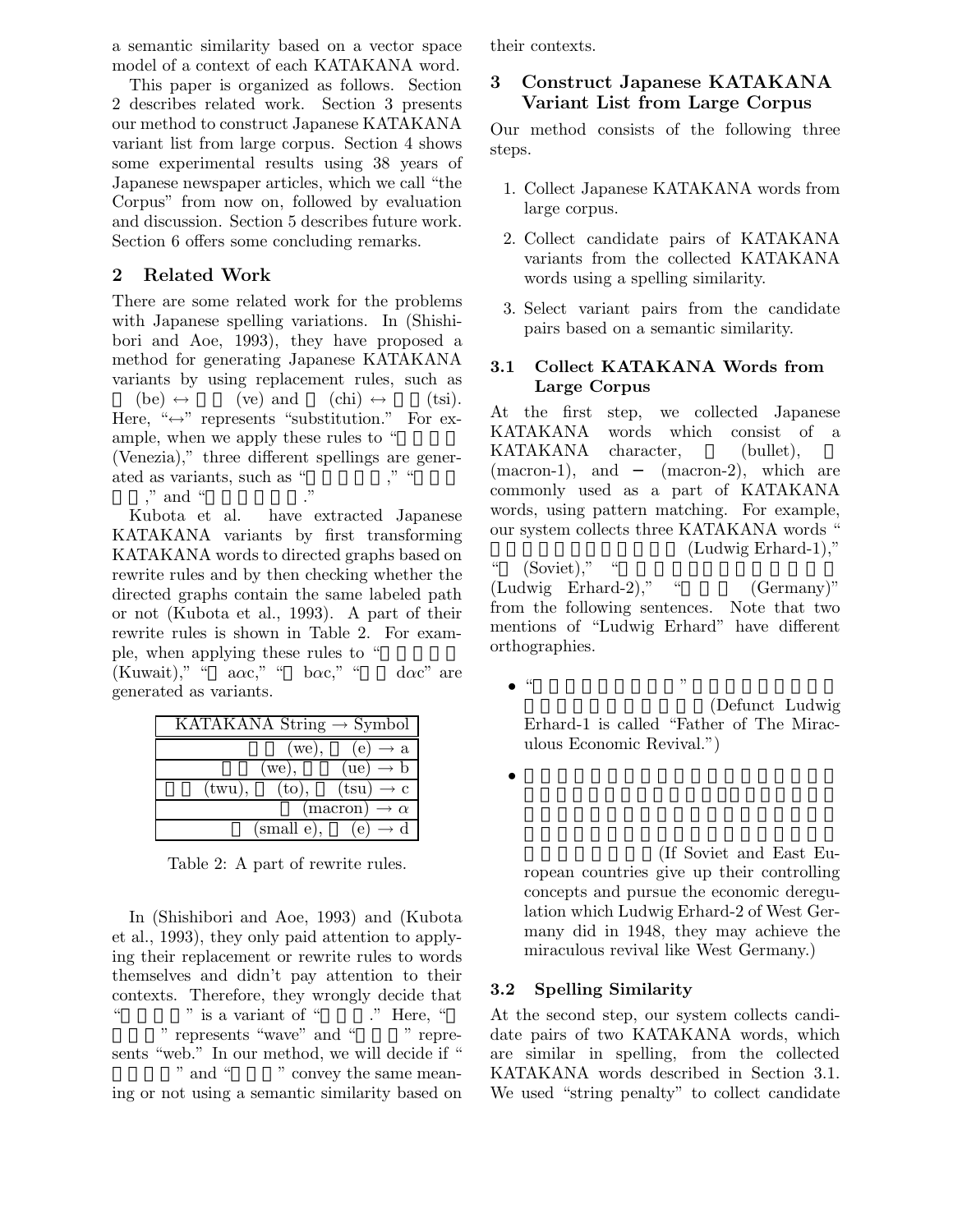pairs. String penalty is based on the edit distance (Hall and DOWLING, 1980) which is a similarity measure between two strings. We used the following three types of operations.

- Substitution Replace a character with another character.
- Deletion Delete a character.
- Insertion Insert a character.

We also added some scoring heuristics to the operations based on a pronunciation similarity between characters. The rules are tuned by hand using randomly selected training data.

Some examples are shown in Table 3. Here, " $\Leftrightarrow$ " represents "substitution" and lines without  $\leftrightarrow$  represent "deletion" or "insertion." Note that "Penalty" represents a score of the string penalty from now on.

For example, we give penalty 1 between " " and "<sup>\*</sup>," because the strings become the same when we replace " " with "

" and its penalty is 1 as shown in Table 3.

| Rules                                      | Penalty |  |
|--------------------------------------------|---------|--|
| (small a)<br>a<br>$\leftrightarrow$        |         |  |
| $\overline{z}$ i) $\leftrightarrow$<br>dı. |         |  |
| macron)                                    |         |  |
| ha) $\leftrightarrow$<br>ba)               | 2       |  |
| vu<br>11                                   | 2       |  |
| ya)<br>a<br>$\leftrightarrow$              | 3       |  |
| (small tsu)<br>tsu)                        | 3       |  |

Table 3: A part of our string penalty rules.

We analyzed hundreds of candidate pairs of training data and figured out that most KATAKANA variations occur when the string penalties were less than a certain threshold. In this paper, we set 4 for the threshold and regard KATAKANA pairs as candidate pairs when the string penalties are less than 4. The threshold was tuned by hand using randomly selected training data.

For example, from the collected KATAKANA words described in Section 3.1, our system collects the pair of and

penalty is 3.

$$
4.1
$$

, since the string

#### **3.3 Context Similarity**

At the final step, our system selects variant pairs from the candidate pairs described in Section 3.2 based on a semantic similarity. We used a vector space model as a semantic similarity.

In the vector space model, we treated 10 randomly selected articles from the Corpus as a context of each KATAKANA word.

We divided sentences of the articles into words using JUMAN<sup>2</sup> (Kurohashi and Nagao, 1999) which is the Japanese morphological analyzer, and then extracted content words which consist of nouns, verbs, adjectives, adverbs, and unknown words except stopwords. Stopwords are composed of Japanese HIRAGANA characters, punctuations, numerals, common words, and so on.

We used a cosine measure to calculate a semantic similarity of two KATAKANA words. Suppose that one KATAKANA word makes a context vector **a** and the other one makes **b**. The semantic similarity between two vectors **a** and **b** is calculated as follows.

$$
sim(\mathbf{a}, \mathbf{b}) = cos\theta = \frac{\mathbf{a} \cdot \mathbf{b}}{|\mathbf{a}||\mathbf{b}|}
$$
 (1)

The cosine measure tends to overscore frequently appeared words. Therefore, in order to avoid the problem, we treated  $log(N + 1)$  as a score of a word appeared in a context. Here, N represents the frequency of a word in a context.

We set 0.05 for the threshold of the semantic similarity, i.e. we regard candidate pairs as variant pairs when the semantic similarities are more than 0.05. The threshold was tuned by hand using randomly selected training data.

In the case of "  $\mu$ wig Erhard-1)" and "

(Ludwig Erhard-2)", the semantic similarity becomes 0.17 as shown in Table 4. Therefore, we regard them as a variant pair.

Note that in Table 4, a decimal number represents a score of a word appeared in a context calculated by  $log(N+1)$ . For example, the score of  $(miracle)$  in the first context is 0.7.

#### **4 Experiments**

#### **4.1 Data Preprocessing and Performance Measures**

We conducted the experiments using the Corpus. The number of documents in the Cor-

 $^{2}$ http://www.kc.t.u-tokyo.ac.jp/nl- $\frac{1}{\pi}$  https://www.kc.t.u-tokyo.u-tokyo.jp/nl- $\mathbf{r}$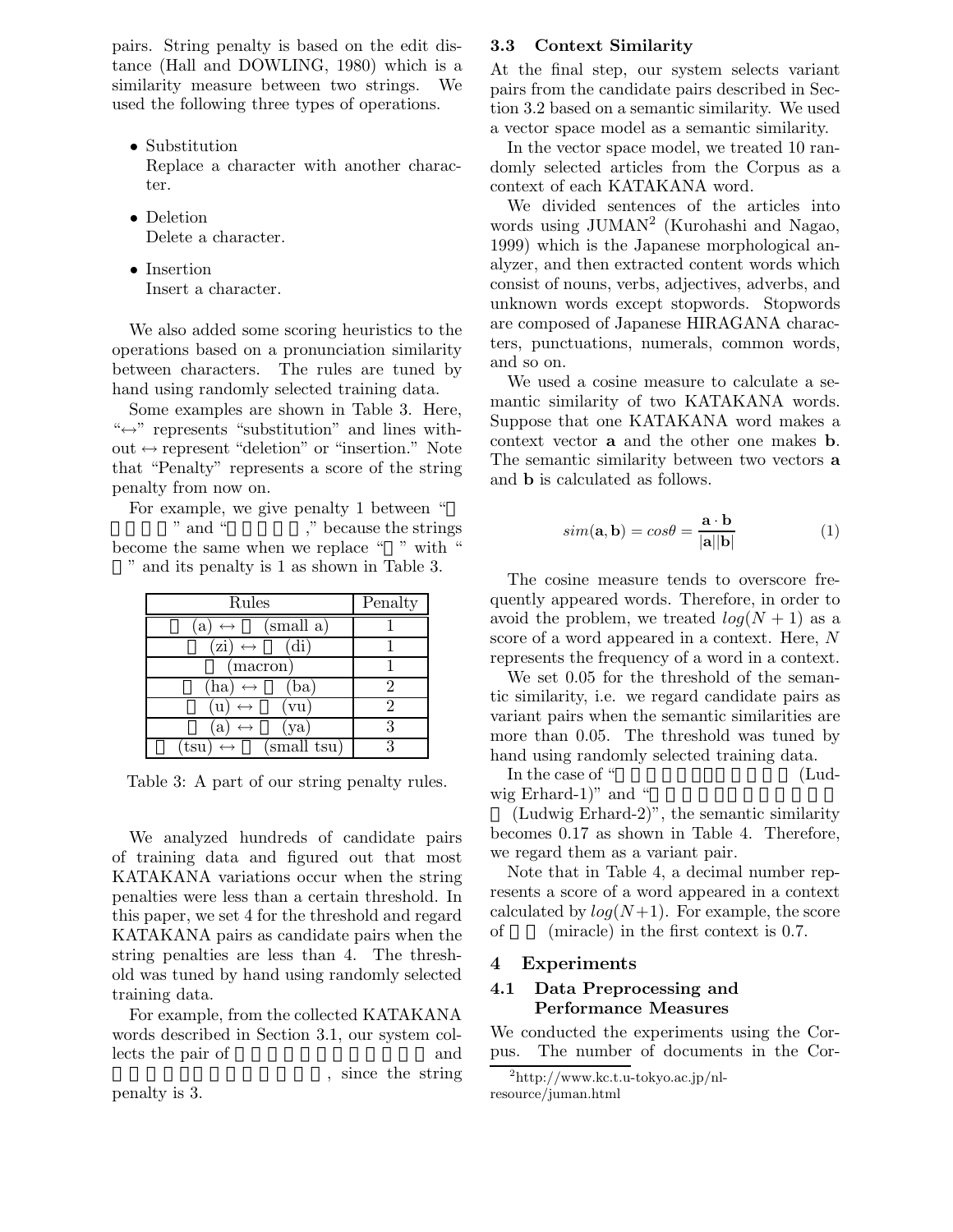| Word       |                                                                                    |
|------------|------------------------------------------------------------------------------------|
| Context    | (miracle):0.7<br>$(e \text{conomy})$ :1.9<br>(father):0.7<br>(revival):0.7         |
| Word       |                                                                                    |
| Context    | (miracle):1.1<br>(liberalization):1.4<br>$(e \text{conomy})$ :2.4<br>(revival):1.1 |
| Similarity |                                                                                    |

Table 4: Semantic similarity between " " and " ハルト."

pus was 4,678,040 and the distinct number of KATAKANA words in the Corpus was 1,102,108.

As for a test set, we collected candidate pairs whose string penalties range from 1 to 12. The number of collected candidate pairs was 2,590,240. In order to create sample correct KATAKANA variant data, 500 out of 2,590,240 were randomly selected and we evaluated them manually by checking their contexts. Through the evaluation, we found that no correct variant pairs appeared from 10 to 12. Thus, we think that treating candidate pairs whose string penalties range from 1 to 12 can cover almost all of correct variant pairs.

To evaluate our method, we used recall (Re), precision  $(Pr)$ , and F measure  $(F)$ . These performance measures are calculated by the following formulas:

$$
Re = \frac{number\ of\ pairs\ found\ and\ correct}{total\ number\ of\ pairs\ correct},
$$
  

$$
Pr = \frac{number\ of\ pairs\ found\ and\ correct}{total\ number\ of\ pairs\ found},
$$
  

$$
F = \frac{2RePr}{Re + Pr}.
$$

#### **4.2 Experiment-1**

We conducted the first experiment based on two settings; one method uses only the spelling similarity and the other method uses both the spelling similarity and the semantic similarity.

Henceforth, we use "Method<sub>p</sub>," "Method<sub>p&s</sub>," "Ext," and "Cor" as the following meanings.

- Method<sub>p</sub>: The method using only the spelling similarity
- Method<sub>p&s</sub>: The method using both the spelling similarity and the semantic similarity
- Ext: The number of extracted candidate pairs
- Cor: The number of correct variant pairs among the extracted candidate pairs

Note that in Method<sub>p&s</sub>, we ignored candidate pairs whose string penalties ranged from 4 to 12, since we set 4 for the threshold of the string penalty as described in Section 3.2.

The result is shown in Table 5. For example, when the penalty was 2, 81 out of 117 were selected as correct variant pairs in  $Method_{p}$  and the precision was 69.2%. Also, 80 out of 98 were selected as correct variant pairs in Method<sub>pks</sub> and the precision was 81.6%.

As for Penalty 1-12 of Methodp, i.e. we focused on the string penalties between 1 and 12, the recall was 100%, because we regarded 269 out of 500 as correct variant pairs and Method<sub>p</sub> extracted all of them. Also, the precision was 53.8%, calculated by 269 divided by 500. Comparing Method<sub>p&s</sub> to Method<sub>p</sub>, the recall and the precision of Method<sub>p&s</sub> were well-balanced, since the recall was 97.4% and the precision was 89.1%.

In the same way, for Penalty 1-3, i.e. the string penalties between 1 and 3, the recall of Method<sub>p</sub> was  $98.1\%$ , since five correct variant pairs between 4 and 12 were ignored and the remaining 264 out of 269 were found. The precision of Method<sub>p</sub> was 77.2%. It was  $23.4\%$  higher than the one of Penalty 1-12. Thus, F measure also improved 16.4%. This result indicates that setting 4 for the threshold works well to improve overall performance.

Now, comparing Method<sub>p&s</sub> to Method<sub>p</sub> when the string penalties ranged from 1 to 3, the recall of Method<sub>p&s</sub> was  $0.7\%$  lower. This was because Method<sub>p&s</sub> couldn't select two correct variant pairs when the penalties were 1 and 2. However, the precision of Method<sub>p&s</sub> was  $16.2\%$ higher. Thus, F measure of Method<sub>p&s</sub> improved 6.7% compared to the one of Methodp. From this result, we think that taking the semantic similarity into account is a better strategy to construct Japanese KATAKANA variant list.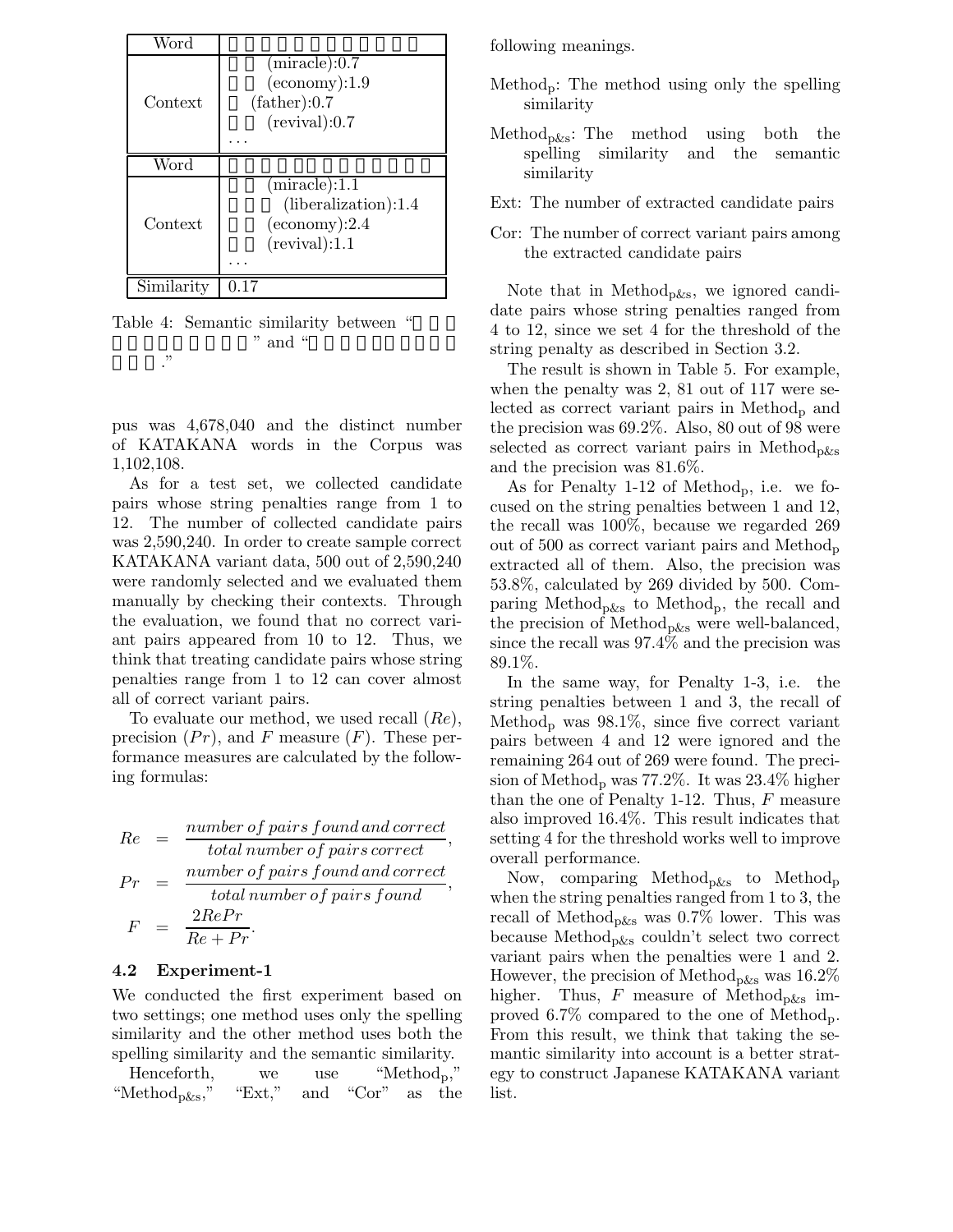| Penalty         |                 | $Method_{p}$     | $\overline{\text{Method}}_{\text{p\&s}}$ |  |
|-----------------|-----------------|------------------|------------------------------------------|--|
|                 |                 | Cor/Ext (%)      | Cor/Ext (%)                              |  |
| 1               |                 | 130/134(97.0)    | 129/129(100)                             |  |
| $\overline{2}$  |                 | 81/117 (69.2)    | 80/98(81.6)                              |  |
| 3               |                 | 53/91(58.2)      | 53/67(79.1)                              |  |
| 4               |                 | 2/14(14.3)       |                                          |  |
| 5               |                 | 0/30(0.0)        |                                          |  |
| $\overline{6}$  |                 | 1/14(7.1)        |                                          |  |
| 7               |                 | 1/20(5.0)        |                                          |  |
| 8               |                 | 0/14(0.0)        |                                          |  |
| $\overline{9}$  |                 | 1/12(8.3)        |                                          |  |
| 10              |                 | 0/16(0.0)        |                                          |  |
| 11              |                 | 0/17(0.0)        |                                          |  |
| $\overline{12}$ |                 | 0/21(0.0)        |                                          |  |
|                 | $_{Re}$         | $264/269$ (98.1) | $262/269$ (97.4)                         |  |
| $1-3$           | $\overline{Pr}$ | 264/342(77.2)    | 262/294(89.1)                            |  |
|                 | $\,F$           | $86.4\%$         | $93.1\%$                                 |  |
|                 | Re              | 269/269(100)     |                                          |  |
| $1 - 12$        | Pr              | 269/500(53.8)    |                                          |  |
|                 | $\,F$           | $70.0\%$         |                                          |  |

Table 5: Comparison of Method<sub>p</sub> and Method<sub>p&s</sub>.

#### **4.3 Experiment-2**

We investigated how many variant pairs were extracted in the case of six different spellings of "spaghetti" described in Section 1. Table 6 shows the result of all combination pairs when we applied Method<sub>p&s</sub>.

For example, when the penalty was 1, Methodp&s selected seven candidate pairs and all of them were correct. Thus, the recall was 100%. From Table 6, we see that the string penalties of all combination pairs ranged from 1 to 3 and our system selected all of them by the semantic similarity.

| Penalty | $\overline{\text{Method}}_{\text{p\&s}}$ |
|---------|------------------------------------------|
|         | $7/7(100\%)$                             |
|         | $6/6$ (100\%)                            |
|         | $2/2$ (100%)                             |
| Total   | $15/15$ $(100\%)$                        |

Table 6: A result of six different spellings of "spaghetti" described in Section 1.

#### **4.4 Estimation of expected correct variant pairs**

We estimated how many correct variant pairs could be selected from the Corpus based on the precision of Method<sub>p&s</sub> as shown in Table 5. The result is shown in Table 7. We find that the number of candidate pairs in the Corpus was 100,746 for the penalty of 1, and 56,569 for the penalty of 2, and 40,004 for the penalty of 3.

For example, when the penalty was 2, we estimate that 46,178 out of 56,569 could be selected as correct variant pairs, since the precision was 81.6% as shown in Table 5. In total, we estimate that 178,569 out of 197,319 could be selected as correct variant pairs from the Corpus.

| Penalty | $#$ of expected variant pairs        |
|---------|--------------------------------------|
|         | $100,746/100,746$ (100%)             |
|         | $46,178/56,569$ $(81.6\%)$           |
|         | $31,645/40,004$ (79.1%)              |
| Total   | $\overline{178,569/197,319}$ (90.5%) |

Table 7: Estimation of expected correct variant pairs.

#### **4.5 Error Analysis-1**

As shown in Table 5, our system couldn't select two correct variant pairs using semantic similarity when the penalties were 1 and 2. We investigated the reason from the training data. The problem was caused because the contexts of the pairs were diffrent. For example, in the case of "<sup>n</sup> and "

," which represent the same building material company "Aroc Sanwa" of Fukui prefecture in Japan, their contexts were completely different because of the following reason.

 $\bullet$   $\qquad$   $\qquad$   $\qquad$   $\bullet$   $\qquad$   $\qquad$   $\qquad$   $\qquad$   $\qquad$   $\qquad$   $\qquad$   $\qquad$   $\qquad$   $\qquad$   $\qquad$   $\qquad$   $\qquad$   $\qquad$   $\qquad$   $\qquad$   $\qquad$   $\qquad$   $\qquad$   $\qquad$   $\qquad$   $\qquad$   $\qquad$   $\qquad$   $\qquad$   $\qquad$   $\qquad$   $\qquad$   $\qquad$   $\qquad$   $\qquad$   $\qquad$ 

#### **(Aroc Sanwa):** This

word appeared with the name of an athlete who took part in the national athletic meet held in Toyama prefecture in Japan, and the company sponsored the athlete.

**(Aroc Sanwa):** This word was used to introduce the company in the article.

Note that each context of these words was composed of only one article.

#### **4.6 Error Analysis-2**

From Table 5, we see that the numbers of incorrect variant pairs selected by Method<sub>p&s</sub> were